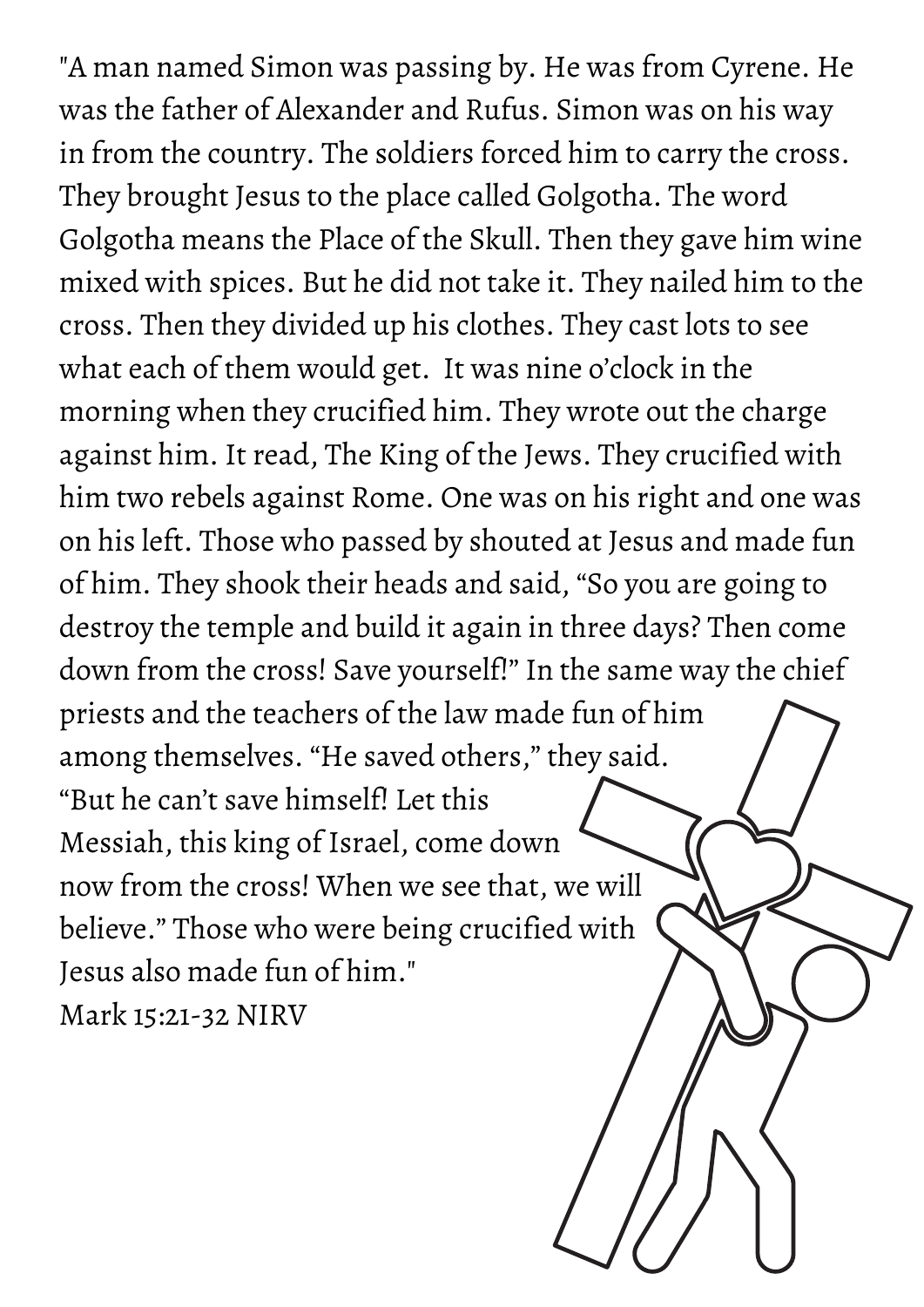"At noon, darkness covered the whole land. It lasted three hours. At three o'clock in the afternoon Jesus cried out in a loud voice, " Eloi, Eloi, lema sabachthani? " This means "My

God, my God, why have you deserted me?" ( Psalm 22:1 )

Some of those standing nearby heard Jesus cry out. They said, "Listen! He's calling for Elijah." Someone ran and filled a sponge with wine vinegar. He put it on a stick. He offered it to Jesus to drink. "Leave him alone, " he said. "Let's see if Elijah comes to take him down." With a loud cry, Jesus took his last breath. The temple curtain was torn in two from top

to bottom. A Roman commander was standing there in front of Jesus. He saw how Jesus died. Then he said, "This man was surely the Son of God!" Not very far away, some women were watching. Mary Magdalene was among them. Mary, the mother of the younger James and of Joseph, was also there. So was Salome. In Galilee these women had followed Jesus. They had taken care of his needs. Many other women were also there. They had come up with him to

> Jerusalem." Mark 15:33-41 NIRV

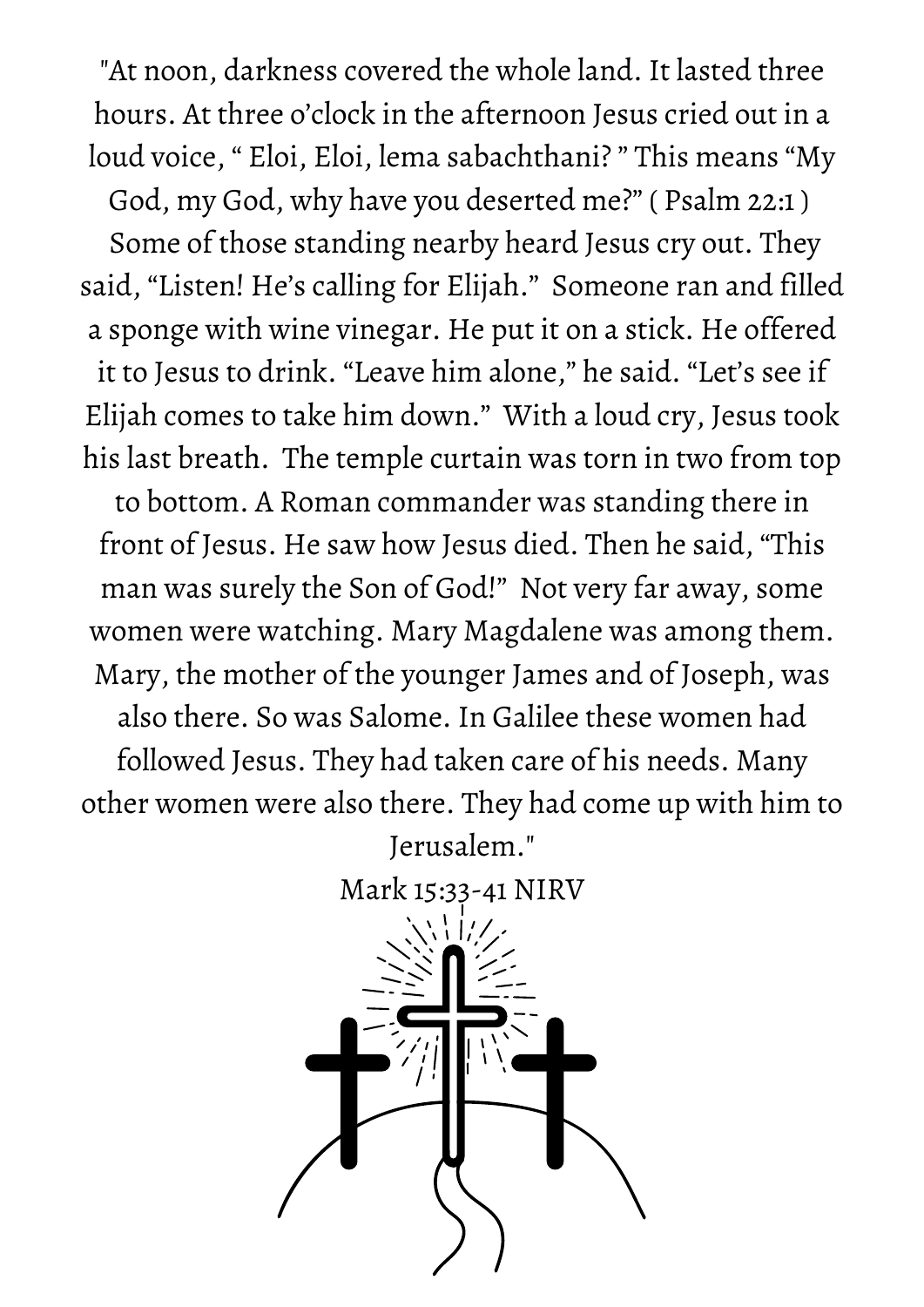

1. Was Jesus just a man on the cross?

2. What was Jesus carrying on the cross?

3. Why did Jesus's Father leave him?

4. Can you remember who Jesus is from what we learnt out of the Old Testament?